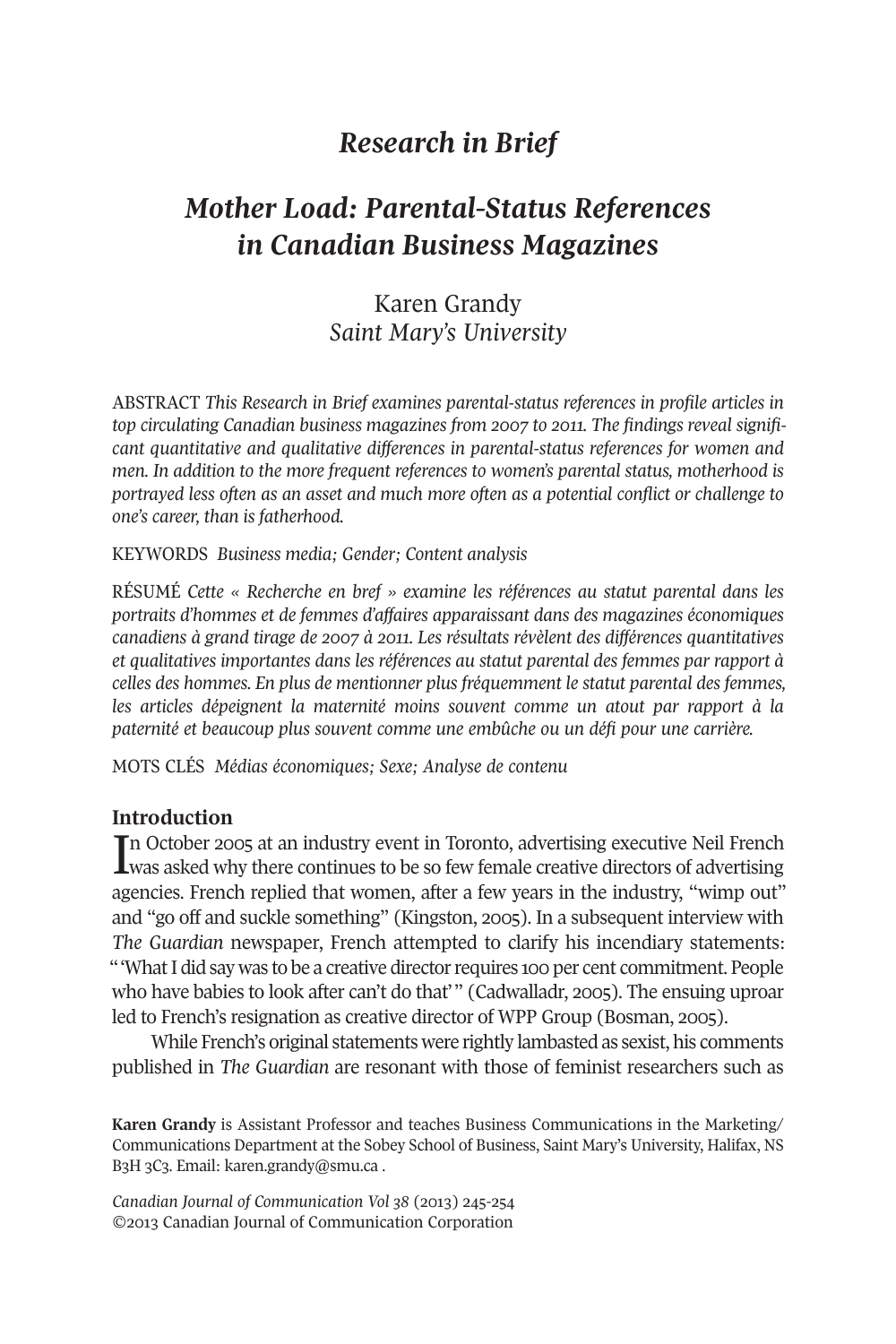Deirdre Johnston and Debra Swanson (2003), who have observed, "Mothers live the double bind of professional woman versus good mother" (p. 244). In the controversial cover story of the July 2012 issue of *The Atlantic*, titled "why women Still Can't Have It All," Anne-Marie Slaughter noted that "to value family over professional advancement, even for a time—is directly at odds with the prevailing social pressures on career professionals." Earlier, advertising executive Nancy Vonk (2005), in her widely read and lauded online response to Neil French's original remarks, titled "Female Like Me," expressed her fear that French was articulating unspoken but widespread beliefs about women's dubious commitment to her profession, and that such assumptions would have a discriminatory impact on women's chances for appointment and promotion in the industry.

The quantitative data and qualitative examples presented in this research brief speak to the Canadian business media's potential role as disseminator or challenger ofthe assumption that motherhood and career success are inherently at odds. Parentalstatus references in profile articles in top circulating Canadian business magazines from 2007 to 2011 are counted and examined here to see, first, whether the parental status of women is referenced more often than that of men, and secondly, whether notable differences exist in the characterization of the parenthood-career relationship in the references to motherhood and fatherhood.

#### **Review**

The findings presented in this brief relate to two areas of research: the media's portrayal of ambitious and successful women and the presentation of working mothers in magazines. *The Globe and Mail* columnist Elizabeth Renzetti (2012) relates her realization upon reading Slaughter's *Atlantic* article:

Every time I've interviewed a powerful woman who has children, I've asked how she manages the juggling act, without once considering the inherent sexism of the question. … while I've grilled all sorts of women on how they maintain the holy trinity of work, life and sanity, I don't think I've ever asked a single male interview subject the same question.

Feminist media scholarship confirms that the coverage of female public figures differs from that of their male counterparts, with respect to references to the subject's family life (Gill, 2007; Heldman, 2009; Montalbano-Phelps, 2005; Ross, 2010). while the coverage of businesswomen in the media has received significantly less critical attention than that of female politicians, research points to a similarly increased attention to women's families (Koller, 2004; Krefting, 2002; Lee & James, 2007). Feminist media scholars have also examined how work and working are presented in women's magazines, including as a potential conflict with traditional notions of motherhood.In their discussion of the maternal contradictions that they found in women's magazines in the late 1990s, Johnston and Swanson (2003) noted the relative absence of working mothers, "who may be confident and successful, but the message is that there are not many mothers who can make this work" (p. 262).

In *Gendered Media: Women, Men, and Identity Politics*, Karen Ross (2010) quotes United Kingdom Member of Parliament Glenda Jackson, who noted a vast discrepancy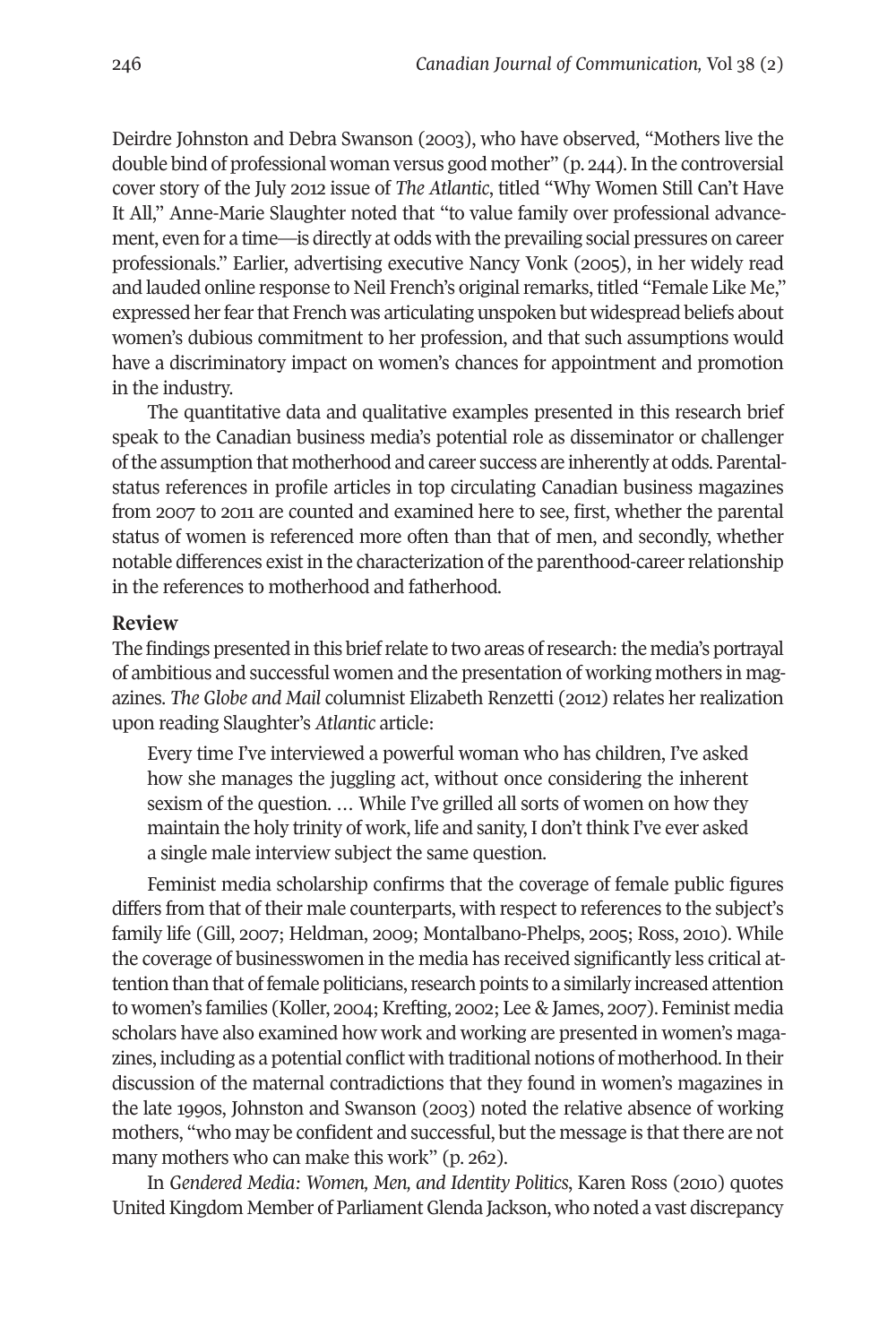between the media's positive presentation of a woman who "clean[s] offices to keep her family together, to raise her children" and of one who "wants to run that office, [who] will be presented as an unnatural woman and even worse, as an unnatural mother" (p.101). The seeming incompatibility of being both a "mother" and a "leader" that Jackson identified in the media, echoing Johnston and Swanson's "double bind" argument, is a specific instance of a more widespread gendered conception of good leadership aligning with stereotypically masculine-agentic traits, and *not* with the communal traits stereotypically associated with femininity and, even more strongly, with maternity (Eagly & Karau, 2002; Heilman, 2001; Schein, 1973).

## **Methodology**

According to the Print Measurement Bureau, the five English-language Canadian business magazines with the highest circulation are *Canadian Business*, *Financial Post Magazine*, *Profit*, *MoneySense*, and *Report on Business* (PMB, 2012). *Canadian Business*, *Financial Post Magazine*, and *Report on Business* are all general-interest business magazines. *Financial Post Magazine* estimates its readership at 945,000 ("Reader Profile," 2012). *Canadian Business* claims 856,000 readers ("*Canadian Business* MediaKit," 2012), and *Report on Business* 970,000 ("Media Kit," 2012). All three publications boast to potential advertisers about their access to MOPEs—managers, owners, professionals, and executives. *MoneySense,* a personal finance magazine, reaches 753,000 readers ("overview," 2012). *Profit*, with a readership of 184,000, is aimed at entrepreneurs and small-business owners ("About *Profit,*" 2012). *MoneySense*, *Profit*, and *CanadianBusiness* are all published by Rogers. *Financial Post Magazine* and *Report on Business* are newspaper inserts, distributed with *The Globe and Mail* and *The National Post*, respectively.

To locate profiles in these five publications from 2007 to 2011, first, the Canadian Business & Current Affairs (CBCA) Business Complete database was searched, using ProQuest. A profile was defined as an article whose subject(s) included one or more individuals. Next, ProQuest was used to "search within" the profiles for parental-status reference terms such as "mother," "father," "child/ren," et cetera. Finally, the parentalstatus references were coded into three broad categories, according to their characterization of the impact of parenthood on the subject's career, as either neutral, or an asset, or a conflict/limitation. This content analysis was undertaken to see whether the magazines promoted a gendered depiction of parenthood as a limiting factor or challenge to career success for women but not for men.

## **Findings**

### *Parental-status references*

The search for profiles yielded 521 articles in four of the top five magazines: *Canadian Business*, *Financial Post Magazine*, *Profit*, and *Report on Business*. *MoneySense*'s format of how-to stories on investing, real estate, retirement planning, and other topics related to managing personal finances did not include profile articles. of the 521 individuals profiled, 392 were men (75%) and 129 women (25%). women are under-represented as profiled subjects in the magazines studied here, in comparison with Statistics Canada (2012a) labour force data on management occupations (36.5% female) and professional occupations in business and finance (51.2% female). This inequitable cov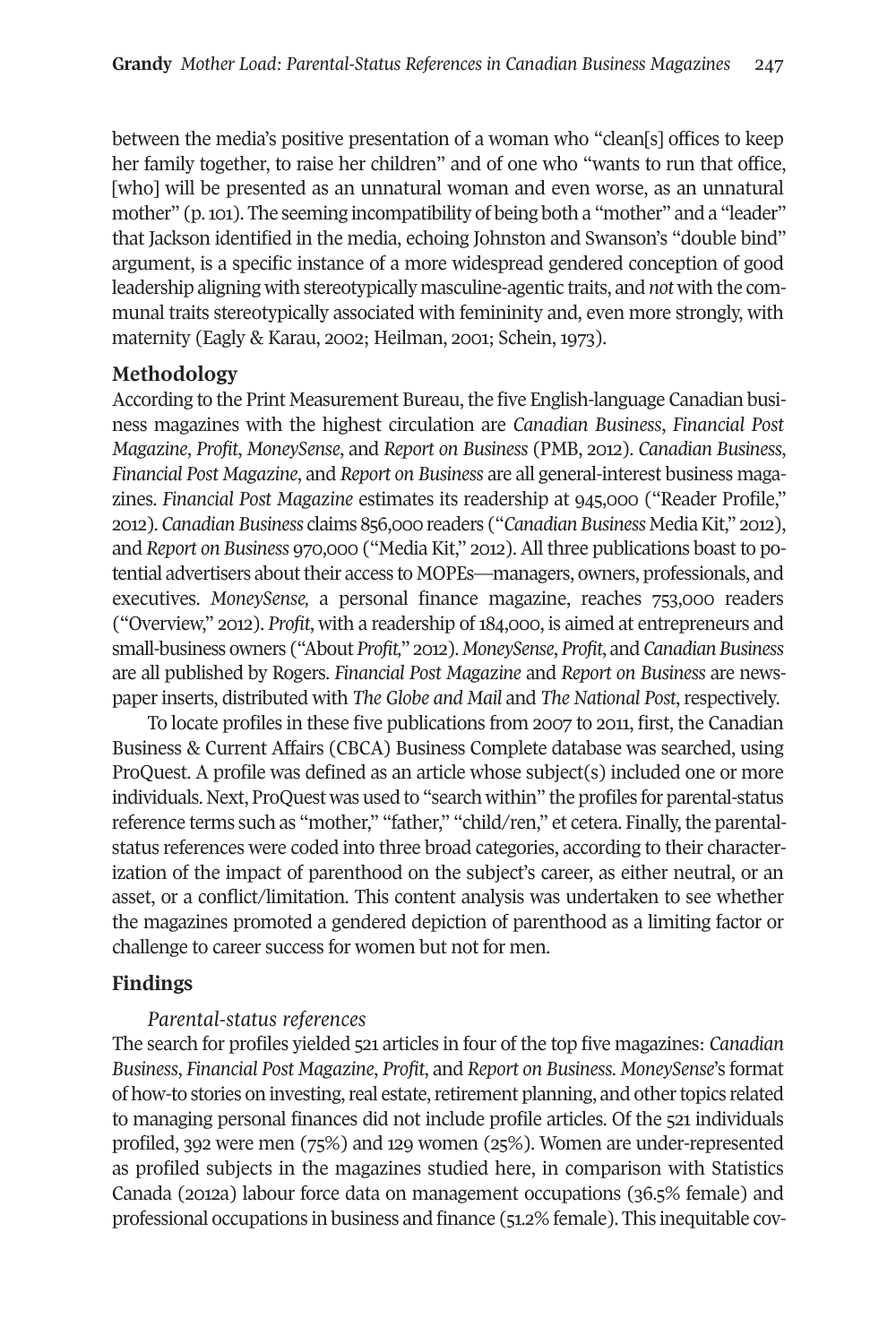erage of female subjects is consistent with otherresearch into the coverage of women in Canadian business magazines (Grandy, 2011).

The 521 profile articles were next searched for parental-status references, using the following terms: mother, son, kid, father, daughter, parent, child/ren. Eliminating expressions such as "parent company" and "mother-lode" and numerous references to the profiled subjects' own parents left 130 articles (25% of the 521 profiles) containing references to a subject's parental status. Dividing all the profiles into male and female subjects revealed that 31.8% of the profiles of women (41 of 129) referenced the subject's parental status, compared to 22.7% ofthe profiles of men (89 of 392).An unpaired *t*-test showed that the difference over the five years between the percentage of profiles in which a subject's motherhood is referenced ( $M = 32.6$ , SD = 9.1) and the percentage that reference fatherhood ( $M = 22.1$ ,  $SD = 4.5$ ) is statistically significant ( $p < 0.05$ ).

*Depiction of impact of parenthood on career*

#### *QUANTITATIVE RESULTS*

Neutral descriptions of parenthood—the basic facts about the subject's number of offspring and marital status—appeared frequently in the profiles. For example, Jade Raymond, the studio director for Ubisoft, was described as "now settled in Toronto with her husband and eight-month-old daughter" (Timm, 2010). Chip wilson, the founder of lululemon, was depicted as "the father of five boys, whose ages now range from two to 19, from two marriages" (Bouw, 2007). Such neutral descriptions accounted for 44.2% of the parental-status references in the profiles of women and 65.2% of those in the profiles of men.

Parenthood as an asset to success can be seen in the references to subjects whose children help run, expand, or will eventually take over a business. For example, we read in the profile of Andreas Apostolopoulos, real estate developer and Silverdome owner: "He was married by then, and later brought his three kids (Jim, Pete and Steve) into the business, telling them they had three career options. They could be doctors, lawyers, or work for him" (Castaldo, 2011). Comparably, in a piece on Cora Tsouflidou, the creator and owner of the Cora chain of restaurants, the writer noted, "As Cora's grew, [son] Nicholas Tsouflidou took on an increasing role in managing operations" (Pachner, 2010). Fatherhood is depicted as an asset in 25.8% of the parental-status references for men, while motherhood is presented likewise in 7% of the parental-status references for women.

The most interesting—and quantitatively the biggest—difference between the characterization of motherhood and fatherhood in this sample was found in the references that present parenthood as limiting to or conflicting with one's career. For instance, an article on former Air Canada CEo Robert Milton stated "he wanted out, wanted freedom from the grind ofrunning a major public company so he could spend more time with his children" (DeCloet, 2009). Likewise, in her piece on Desjardins Group CEo Monique Leroux, Jacquie McNish (2011) related:

In 2000, Leroux decided to leave the demanding Royal Bank job, which entailed constant travel between Toronto and Montreal, because "sometimes in your life you have to make decisions for your family." The choice she made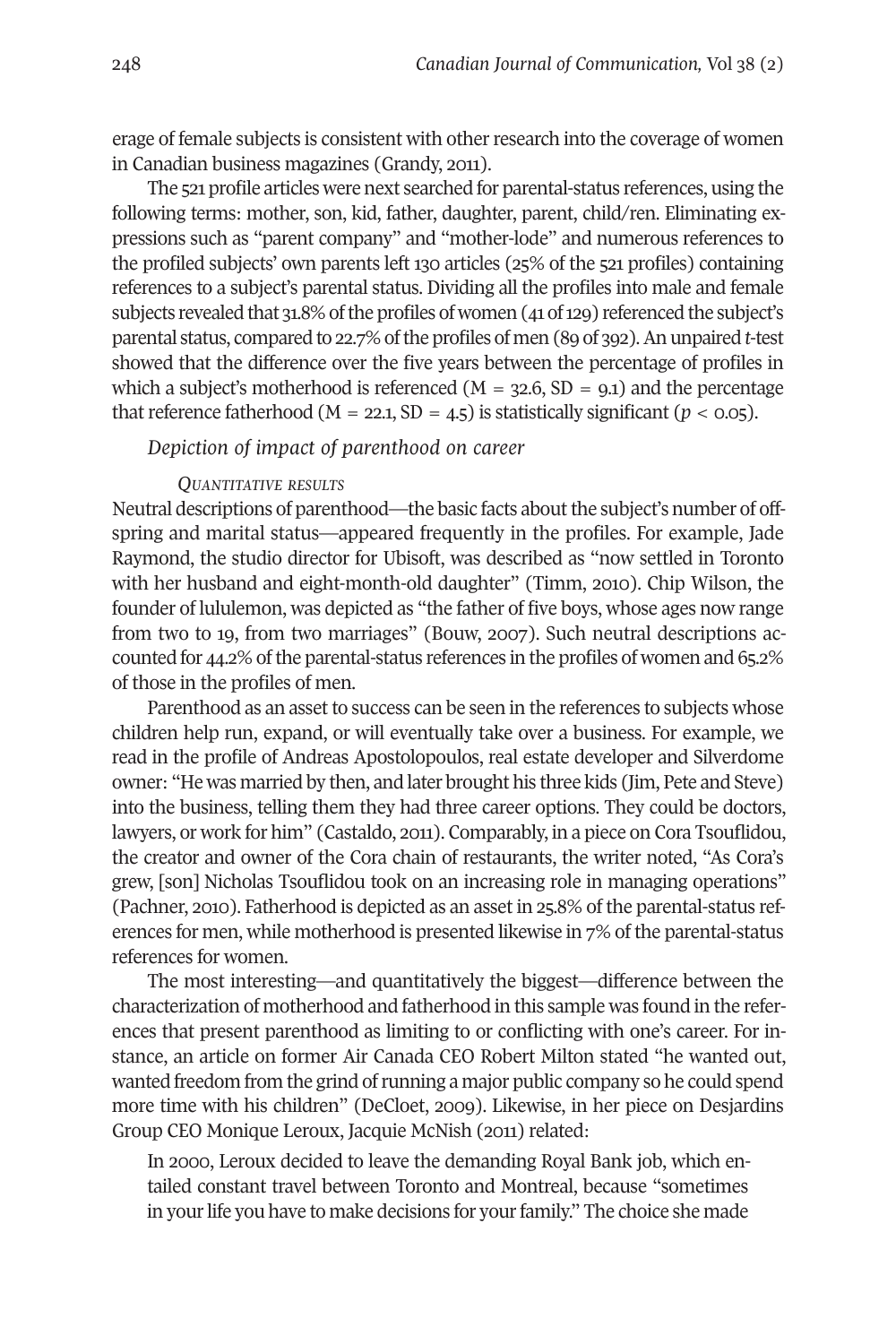with her husband, Marc, a telecommunications executive, was to adopt their first and only child.

As shown in Figure 1, while 48.8% of the parental-status references in the profiles of women depicted motherhood as conflicting with or challenging to one's career, fatherhood was presented likewise in just 9% of the parental-status references in the male profiles.





## *QUALITATIVE OBSERVATIONS*

Numerous references highlighted women's efforts to balance working and mothering. For example, Saima Haleem "juggled raising a new born son while studying for medical exams" (Dias, 2009). MBA student Carole St. Laurent-Pelé "while working fulltime … managed to get a bachelor of education degree and raise her two children" (Milne & Dindar, 2008). The president of the women's Tennis Association Tour, Stacey Allaster, "admits travelling for one-third of the year and raising two young adopted children, who are four- and six-years-old, is a tough balancing act" (Prashad, 2009a)**.** A tone of awe came through in this description of Linamar CEo Linda Hasenfratz:

within two years, she was running two additional facilities, including Vehcom; finishing up her MBA; renovating a home with her contractor husband, Ed Newton; and getting ready to welcome their second child. They now have four: Katie is 14; Emily is 12; Tommy, 11; and Olivia, 9. One has to ask: How did she do it? (Calleja, 2010, p. 44)

However, journalists writing for these magazines did not, apparently, "have to ask" the same question of successful male executives with large families.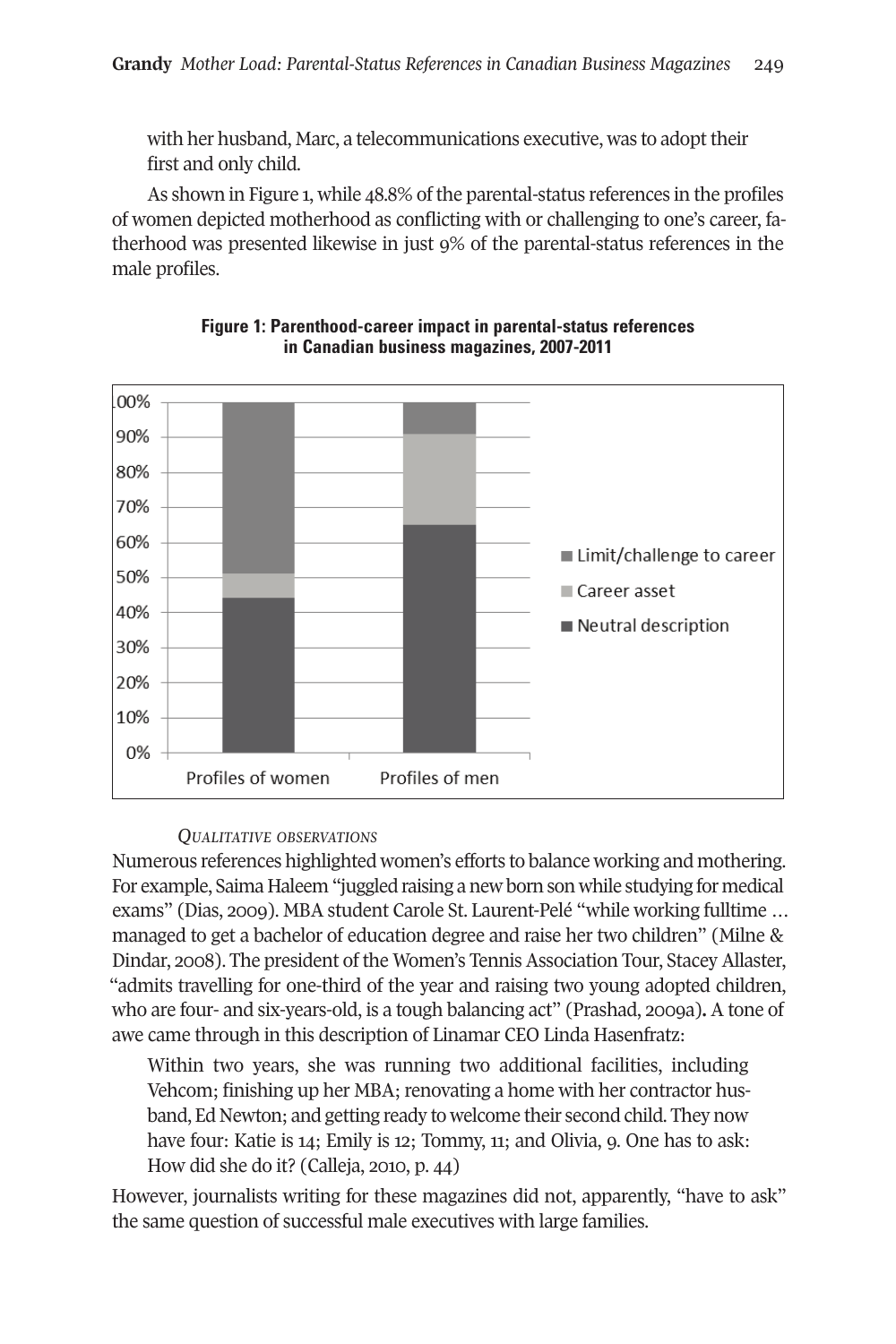Because business magazines tell success stories, the career decisions necessitated by motherhood were sometimes presented as the impetus for the subjects' success. Anita Roddick, founder of The Body Shop, "wanted a 9-to-5 job that would give her time to care for their two children, so she opened a store" (Spence, 2007). Cora Tsouflidou was described as a "40-year-old mother of three, deserted by her husband, [who] goes into the restaurant business to survive and sees it take off beyond her wildest dreams" (Pachner, 2010). we read that "the original mompreneur," Sandra wilson, "launched Robeez Footwear Ltd. in the basement of her Burnaby, B.C., home with her 18-month-old son at her feet" (McElgunn & Shiffman, 2009). There were no comparable examples of parental compromise leading to business success in the male profiles.

The work-family compromises made by men were, however, generally presented in positive language. For example,David Pett (2009) wrote of economist and strategist David Rosenberg, "His time in New york had been rewarding, but his desire to return to Toronto, where his wife and children lived (Rosenberg commuted on weekends), was a stronger pull." Hedge fund manager Brian Hunter, we read, took a job that "let him move to western Canada, where he wanted to raise his kids" (watson, 2008). Another executive, Peter Barnes, was described as "no workaholic," on the evidence of his taking long vacations with his wife and children (Prashad, 2009b).

In two of the articles about men, however, career was presented as taking precedence over family time—a choice which none of the women subjects was shown as making. Stewart Sinclair (2008) profiled chief investment officer Rohit Sehgal:

Professionally, he was a success. But as work consumed more and more of his time, his personal life suffered.… And while he is close with his three children, who are in their 30s, he concedes that he was often an absent figure in their childhoods. "I don't even remember how my kids have grown," he says. "I've seen the pictures."

In *Report* on Business magazine's March 2011 issue, Dave Ebner described a poignant scene between pulp and paper executive Chad wasilenkoff and his four-year-old son:

It's early Sunday evening, his dad has been away for a week and Titan wants to play. wasilenkoff apologizes—he's busy, working. The young father worries he hasn't taught Titan how to make a paper airplane. They haven't tossed around a baseball. "I really feel I'm missing out." But Wasilenkoff's addicted to ramping up his company. He can't say no—and the game is finally really on.

The rarity of a man making the opposite choice, like Robert Milton cited above, was foregrounded at the start of an article on the resignation of WestJet CEO Sean Durfy: "Sean Durfy says he quit as head of WestJet to spend time with his family. For real" (McCullough, 2010). The writer, Michael McCullough, went on to explain, "when a CEO quits his job for 'personal reasons,' it is usually dismissed as code for an ouster;" but not so, seemingly, when a CEo quits *her* job.

### **Conclusions**

This examination of Canadian business-magazine profiles reveals significant quantitative and qualitative differences in parental-status references for women and men.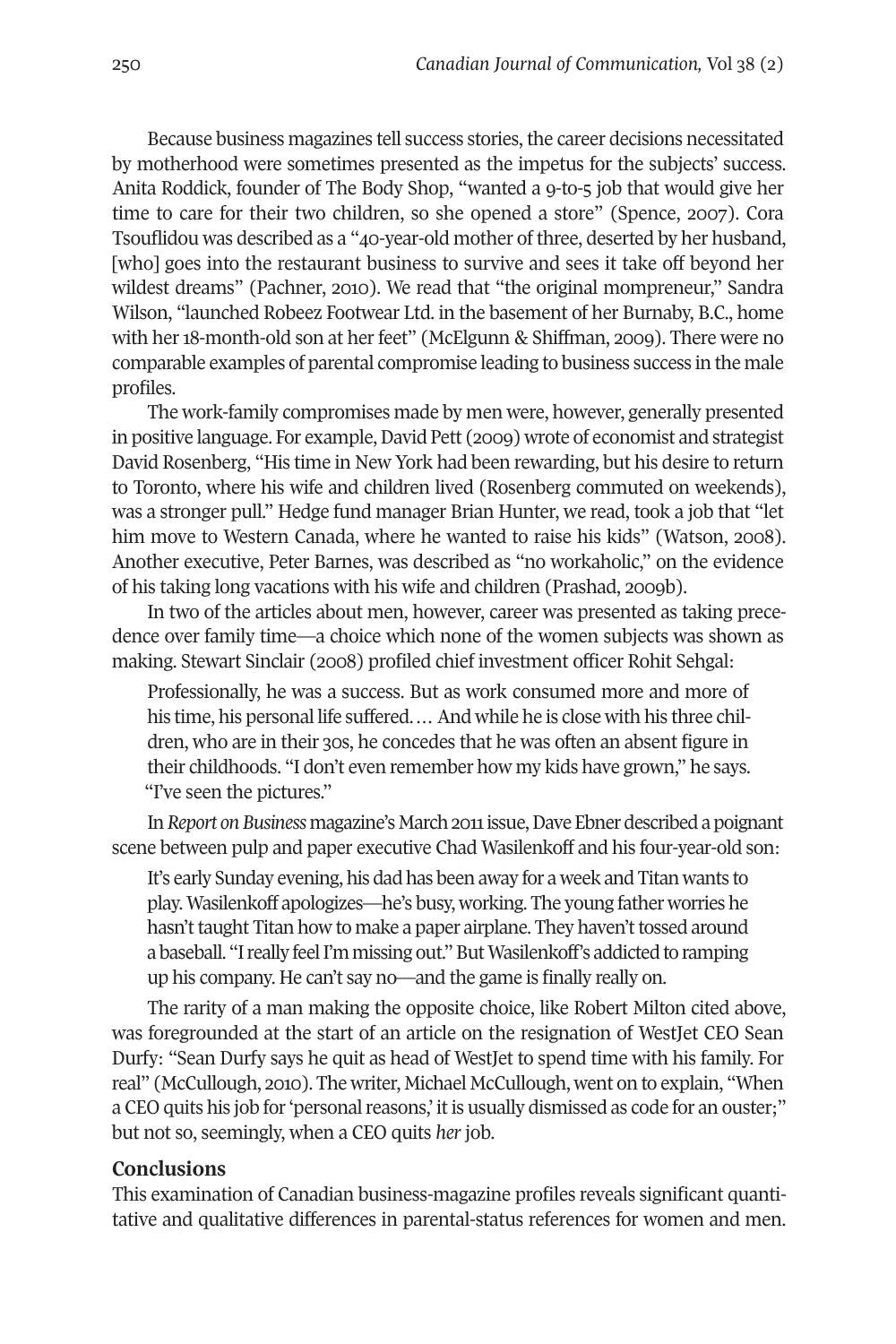In addition to the more frequent references to women's parental status, motherhood is portrayed less often as an asset and much more often as a potential conflict or challenge to one's career, than is fatherhood. Is it fair to critique the business press for this difference? Are the magazines thus passing on to the powerful readership they address—the MoPEs who make hiring, promotion, and board appointment decisions—Neil French's message that women are distracted by parenthood in a way that men are not, and therefore cannot be expected to attain the same career success? or should the magazines be praised for acknowledging this extra challenge that women in business must deal with? one might argue that the problem is not really with the media, but with the gendered reality in which we live: where for women, parenthood can still conflict with one's career, in a way (or to a degree) that it does not seem to for men.

In her provocative 1989 *Harvard Business Review* article "Management women and the New Facts of Life," the piece thatlaunched the "Mommy Track" debate, Felice Schwartz called for changes to traditional corporate management tracks to accommodate those whom she described as "career-and-family" women, forthe mutual benefit of both talented female employees and the companies that employ them. However, data on women in the workforce suggests those changes have not been widely made. A 2010 report from TD Economics, titled *Career Interrupted: The Economic Impact of Motherhood*, attributes half of the persistent 20% wage discrepancy between men's and women's earnings in Canada to a "motherhood gap," which increases with each child (Caranci & Gauthier, p. 1).

The decision to stay home with children, according to the Canadian Labour Congress (2008), continues to be a frequently cited reason for women's departure from the workforce (see also Hewlett & Luce, 2005). Furthermore, nearly 34.4% of Canadian women age 25 to 44 who work part-time cite caring for their children as the reason for their limited employment, compared to just 3.6% of part-time male workers in that age group (Statistics Canada, 2012b). Motherhood is thus one ofthe "holes" in whatDouglas Branson (2007) described as the "leaky" pipeline (p. 39) between post-graduate education in business, law, and other professions, where women are equal or dominant in numbers, and the executive suite, where women continue to be scarce, holding just  $6.1\%$  of Financial Post 500 CEO positions in Canada, for example (Catalyst, 2012).

What role can the popular business media play in helping to create a corporate culture in which motherhood is not seen as a conflict with one's career, and thus another obstacle to women's executive advancement? The answer is not to decrease motherhood references in profile articles or to elide the challenges that come with parenthood. Melissa Stanton (2012), another journalist responding to Slaughter's "why women Still Can't Have It All" article, suggests instead: "The solution isn't to ignore the parenting part of a woman's life and treat her more like a man. It's exactly the opposite: discuss the parental logistics required of bothwomen*and* men."Business magazines like those discussedhere could drawattention to and promote discussion of not just "career-and-family" women, but "career-andfamily" parents, and thus challenge the gendered stereotypes that continue to hamper *both* sexes, at home and at work.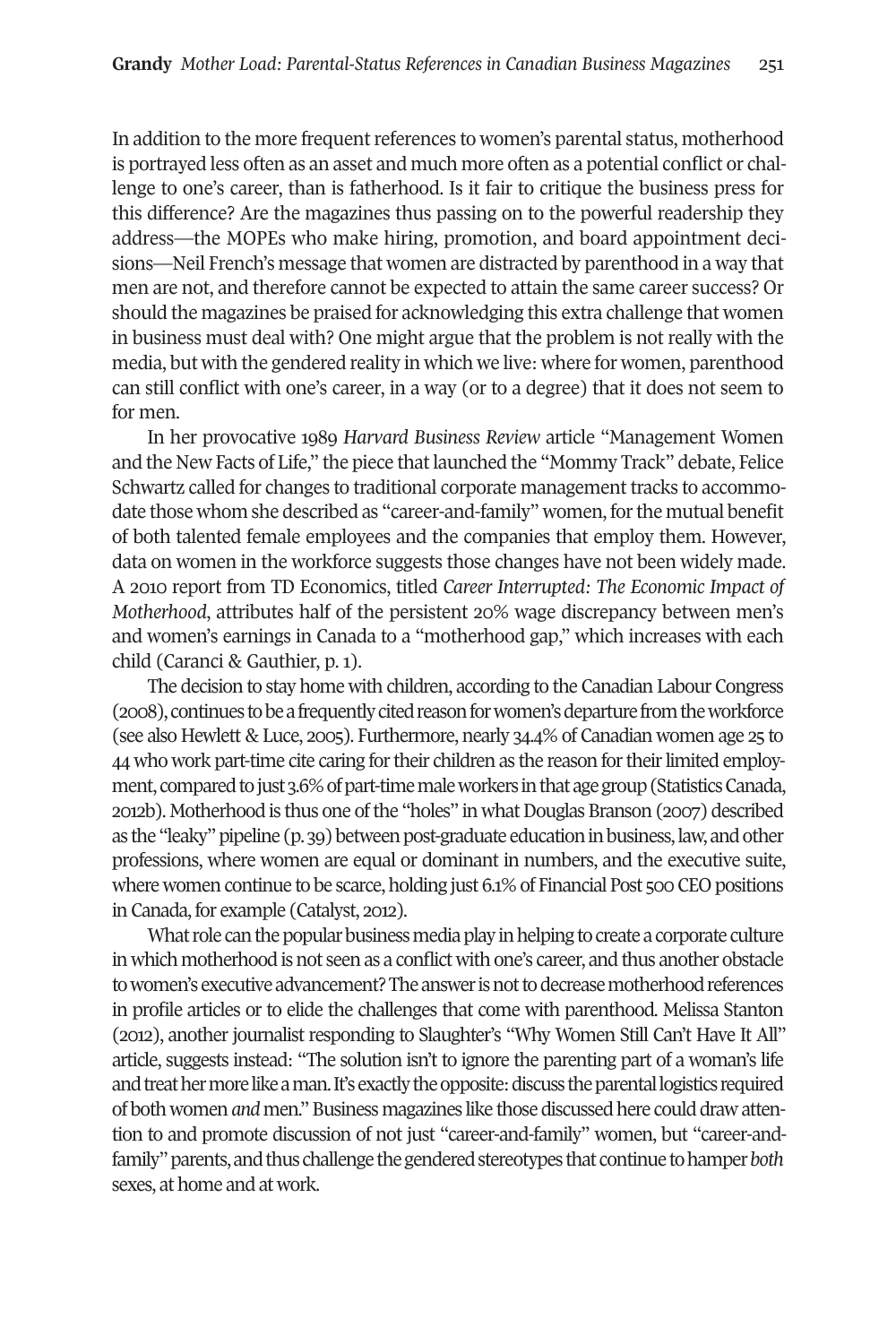#### **References**

- About *Profit.* (2012). *Rogers Publishing.* URL: <http://www.profitguide.com/about-us> [December 17, 2012].
- Bosman, Julie. (2005, October 21). WPP executive resigns over remarks on women. *The New York Times.* URL: <http://www.nytimes.com/2005/10/21/business/21adco.html> [December 17, 2012].
- Bouw, Brenda. (2007, November). Zen and the art of retailing. *Report on Business, 24*(4), 96. URL: <http://search.proquest.com/docview/194466526> [December 17, 2012].
- Branson, Douglas M. (2007). *No seat at the table: How corporate governance and law keep women out* of the boardroom. New York, NY: New York University Press.
- Cadwalladr, Carole. (2005, october 23.) This advertising boss thinks women make 'crap' executives. *The Guardian.* URL: [http://www.guardian.co.uk/media/2005/oct/23/advertising](http://www.guardian.co.uk/media/2005/oct/23/advertising.genderissues) [.genderissues](http://www.guardian.co.uk/media/2005/oct/23/advertising.genderissues) [December 17, 2012].
- Calleja, Dawn. (2010, June). From safety boots to steel-toed pumps. *Report on Business, 83,* 36–45.
- *Canadian Business Media Kit*. (2012). URL: [http://www.rogersconnect.com/files/Canadian](http://www.rogersconnect.com/files/Canadian_Business_MediaKit.pdf) [\\_Business\\_MediaKit.pdf](http://www.rogersconnect.com/files/Canadian_Business_MediaKit.pdf) [December 17, 2012].
- Canadian Labour Congress. (2008). *Women in the workforce: Still a long way from equality.* URL: [http://www.canadianlabour.ca/news-room/editorial/women-workforce-still-long-way](http://www.canadianlabour.ca/news-room/editorial/women-workforce-still-long-way-equality)[equality](http://www.canadianlabour.ca/news-room/editorial/women-workforce-still-long-way-equality) [December 17, 2012].
- Caranci, Beata, & Gauthier, Pascal. (2010). *Career interrupted: The economic impact of motherhood.* URL: [http://www.td.com/document/PDF/economics/special/td-economics-special-bc1010](http://www.td.com/document/PDF/economics/special/td-economics-special-bc1010-career-interrupted-di.pdf) [career-interrupted-di.pdf](http://www.td.com/document/PDF/economics/special/td-economics-special-bc1010-career-interrupted-di.pdf) [December 17, 2012].
- Castaldo, Joe. (2011, october 24). This guy bought the Silverdome? *Canadian Business, 84,* 73–77. URL: <http://search.proquest.com/docview/918793884> [December 17, 2012].
- Catalyst. (2012). *Canadian women in business: Pyramids.* URL: [http://www.catalyst.org](http://www.catalyst.org/knowledge/canadian-women-business-0) [/knowledge/canadian-women-business-0](http://www.catalyst.org/knowledge/canadian-women-business-0) [December 17, 2012].
- DeCloet, Derek. (2009, May). Robert Milton has a lot of baggage. *Report on Business, 26*, p. 32 URL: <http://search.proquest.com/docview/194550888> [December 17, 2012].
- Dias, David. (2009, october). Good medicine. *Financial Post Magazine,* 52.
- Eagly, Alice H., & Karau, Steven J. (2002). Role congruity theory of prejudice toward female leaders. *Psychological Review, 109,* 573-598.
- Ebner, Dave. (2011, March). Printing money. *Report on Business, 27,* 32. URL: [http://search.proquest](http://search.proquest.com/docview/858415439) [.com/docview/858415439](http://search.proquest.com/docview/858415439) [December 17, 2012].
- Gill, Rosalind. (2007). *Gender and the media*. Cambridge, UK: Polity Press.
- Grandy, Karen. (2011, June). *Dek and cover: The framing of female executive profiles in Canadian business magazines.* Paper presented at Canadian Communications Association conference, Congress of the Humanities and Social Sciences, Fredericton, NB. Abstract available at [http://www.acc-cca.ca/Resources/Documents/CCA%202011%20Abstracts.pdf.](http://www.acc-cca.ca/Resources/Documents/CCA%202011%20Abstracts.pdf)
- Heilman, Madeline E. (2001). Description and prescription: How gender stereotypes prevent women's ascent up the organizational ladder. *Journal of Social Issues*, *57,* 657–674.
- Heldman, Caroline. (2009, August 22). From Ferraro to Palin: Sexism in media coverage of vice presidential candidates. *Social Science Research Network*. URL: [http://ssrn.com/abstract](http://ssrn.com/abstract=1459865) [=1459865](http://ssrn.com/abstract=1459865) [March 13, 2013].
- Hewlett, Sylvia Ann, & Luce, Carolyn Buck. (2005, March). off-ramps and on-ramps: Keeping talented women on the road to success. *Harvard Business Review, 83,* 43–54.
- Johnston, Deirdre D., & Swanson, Debra H. (2003). Undermining mothers: A content analysis of the representation of mothers in magazines. *Mass Communication and Society, 6*(3), 243–265.
- Kingston, Anne. (2005, November 21). why women can't get ahead. *The Globe and Mail.* URL: [http://www.theglobeandmail.com/report-on-business/why-women-cant-get-ahead/arti](http://www.theglobeandmail.com/report-on-business/why-women-cant-get-ahead/article1130890/?page=all)[cle1130890/?page=all](http://www.theglobeandmail.com/report-on-business/why-women-cant-get-ahead/article1130890/?page=all) [December 17, 2012].
- Koller, Veronika. (2004). Businesswomen and war metaphors: 'Possessive, jealous and pugnacious'? *Journal of Sociolinguistics, 8*(1), 3–22.
- Krefting, Linda A. (2002). Re-presenting women executives: Valorization and devalorization in US business press. *Women in Management Review, 17*(3/4), 104–119.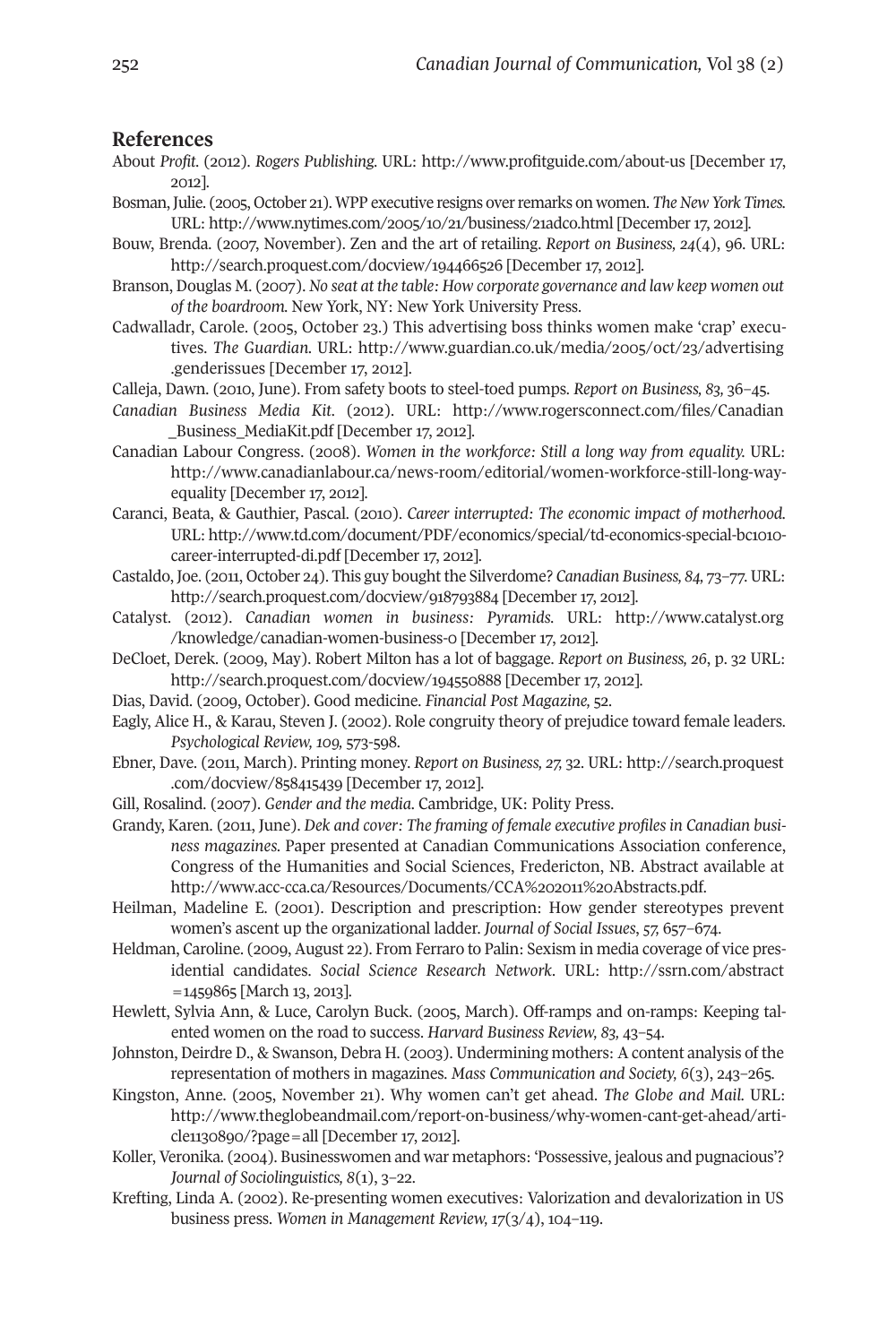Lee, Peggy M., & James, Erica Hayes. (2007). She'-e-os: Gender effects and investor reactions to the announcements of top executive appointments. *Strategic Management Journal, 28,* 227–241.

- McCullough, Michael. (2010, April 26). The Gen-X CEo takes his leave. *Canadian Business, 83*. URL: <http://search.proquest.com/docview/89199084> [December 17, 2012].
- McElgunn, Jim, & Shiffman, Kim. (2009, December 2010, January). Canada's entrepreneurs of the decade. *Profit, 28,* 44-53. URL: <http://search.proquest.com/docview/219297153> [December 17, 2012].
- McNish, Jacquie. (2011, February). Quiet revolution. *Report on Business, 46.* URL: [http://search](http://search.proquest.com/docview/861380834) [.proquest.com/docview/861380834](http://search.proquest.com/docview/861380834) [December 17, 2012].
- Media Kit: *Report on Business* magazine. (2012). *The Globe and Mail.* URL: [http://www.globelink.ca](http://www.globelink.ca/magazines/readership/) [/magazines/readership/](http://www.globelink.ca/magazines/readership/) [December 17, 2012].
- Milne, Celia, & Dindar, Shereen. (2008, March). A business perspective. *Financial Post Magazine,* 50– 53, 55, 57.
- Montalbano-Phelps, Lori. (2005). Performing politics: Media aesthetics for women in political campaigns. In T. Carilli & J. Campbell (Eds.), *Women and the media: Diverse perspectives* (pp.184- 198). Lanham, MD: University Press of America.
- overview: *MoneySense*. (2012). *Rogers Publishing*. URL: [http://www.rogersconnect.com/publication](http://www.rogersconnect.com/publication/moneysense) [/moneysense](http://www.rogersconnect.com/publication/moneysense) [December 17, 2012].
- Pachner, Joanna. (2010, March). Secrets of the sunshine girl. *Profit,* 29, 41–45. URL: [http://search](http://search.proquest.com/docview/219298571) [.proquest.com/docview/219298571](http://search.proquest.com/docview/219298571) [December 17, 2012].
- Pett, David. (2009, July/August). The man who saw the future. *Financial Post Magazine,* 13–14.
- Prashad, Sharda. (2009a, February 16). Courting favour. *Canadian Business, 82,* 31–34. URL: <http://search.proquest.com/docview/221359017> [December 17, 2012].
- Prashad, Sharda. (2009b, Summer). Silverfox. *Canadian Business, 82,* 96, 98,100. URL: [http://search](http://search.proquest.com/docview/221369983) [.proquest.com/docview/221369983](http://search.proquest.com/docview/221369983) [December 17, 2012].
- PMB 2012 fall topline report. (2012). *PMB Print Measurement Bureau.* URL: [http://www.pmb.ca](http://www.pmb.ca/public/e/about/overview.shtml) [/public/e/about/overview.shtml](http://www.pmb.ca/public/e/about/overview.shtml) [December 17, 2012].
- Reader profile: *Financial Post Magazine* readers. (2012). *National Post.* URL: [http://mediakit](http://mediakit.nationalpost.com/magazine/reader-profile/) [.nationalpost.com/magazine/reader-profile/](http://mediakit.nationalpost.com/magazine/reader-profile/) [December 17, 2012].
- Renzetti, Elizabeth. (2012, June 22). Maybe we can't have it all. Let's aim for having enough. *The Globe and Mail,* p. A2.
- Ross, Karen. (2010). *Gendered media: Women, men, and identity politics.* Lanham, MD: Rowman & Littlefield Publishers.
- Schein, Virginia E. (1973). The relationship between sex role stereotypes and requisite management characteristics. *Journal of Applied Psychology, 57*(2), 95–100.
- Schwartz, Felice N. (1989, January-February). Management women and the new facts of life. *Harvard Business Review, 67,* 65–76.
- Sinclair, Stewart. (2008, october). Can't hedge this. *Report on Business, 25*. URL: [http://search](http://search.proquest.com/docview/194491875) [.proquest.com/docview/194491875](http://search.proquest.com/docview/194491875) [December 17, 2012].
- Slaughter, Anne-Marie. (2012, July/August). why women still can't have it all. *The Atlantic.* URL: [http://www.theatlantic.com/magazine/archive/2012/07/why-women-still-cant-have-it](http://www.theatlantic.com/magazine/archive/2012/07/why-women-still-cant-have-it-all/309020/)[all/309020/](http://www.theatlantic.com/magazine/archive/2012/07/why-women-still-cant-have-it-all/309020/) [December 17, 2012].
- Spence, Rick. (2007, November). Business as unusual. *Profit, 26,* 16. URL: [http://search.proquest](http://search.proquest.com/docview/219226229) [.com/docview/219226229](http://search.proquest.com/docview/219226229) [December 17, 2012].
- Stanton, Melissa. (2012, June). 'Supermoms' should tell the truth about their perfect lives. *The Atlantic.* URL: [http://www.theatlantic.com/business/archive/2012/06/supermoms-should](http://www.theatlantic.com/business/archive/2012/06/supermoms-should-tell-the-truth-about-their-perfect-lives/258903/)[tell-the-truth-about-their-perfect-lives/258903/](http://www.theatlantic.com/business/archive/2012/06/supermoms-should-tell-the-truth-about-their-perfect-lives/258903/) [December 17, 2012].
- Statistics Canada. (2012a). *Labourforce survey estimates (LFS), by National Occupational Classification for Statistics (NOC-S) and sex, annual (Persons), 1987-2011 (Table 282-0010).* URL: [http://www5.statcan.gc.ca/cansim/a03?search](http://www5.statcan.gc.ca/cansim/a03?search TypeByValue=1%E2%8C%A9=eng&pattern=282-*) TypeByValue=1%E2%8C%A9=eng&pattern [=282-\\*](http://www5.statcan.gc.ca/cansim/a03?search TypeByValue=1%E2%8C%A9=eng&pattern=282-*) [December 17, 2012].
- Statistics Canada. (2012b). Reasons for part-time work by sex and age group. URL: [http://www.stat](http://www.statcan.gc.ca/tables-tableaux/sum-som/l01/cst01/labor63a-eng.htm)[can.gc.ca/tables-tableaux/sum-som/l01/cst01/labor63a-eng.htm](http://www.statcan.gc.ca/tables-tableaux/sum-som/l01/cst01/labor63a-eng.htm) [December 17, 2012].